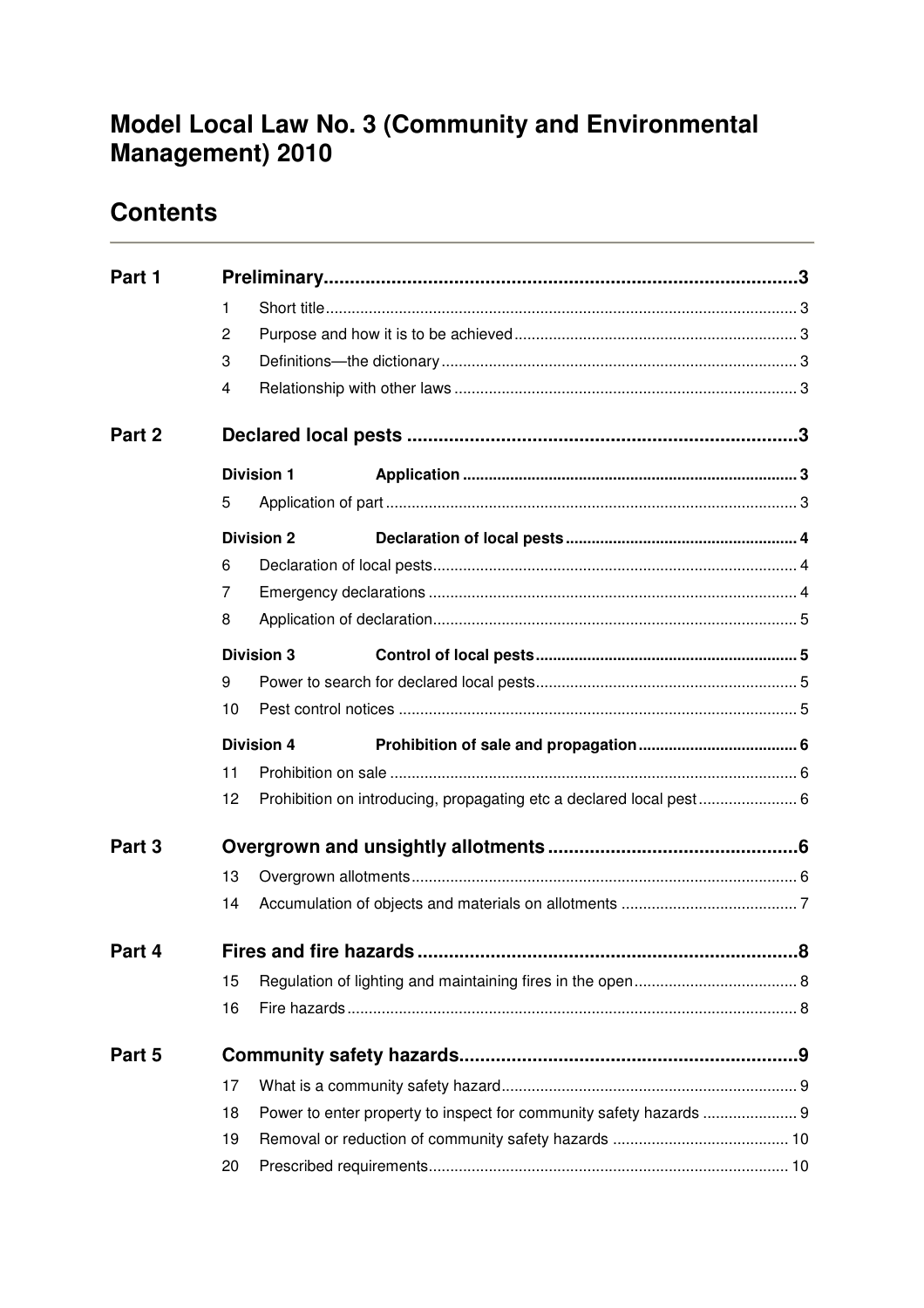| Part 6 |    |  |  |
|--------|----|--|--|
|        | 21 |  |  |
| Part 7 |    |  |  |
|        |    |  |  |
|        |    |  |  |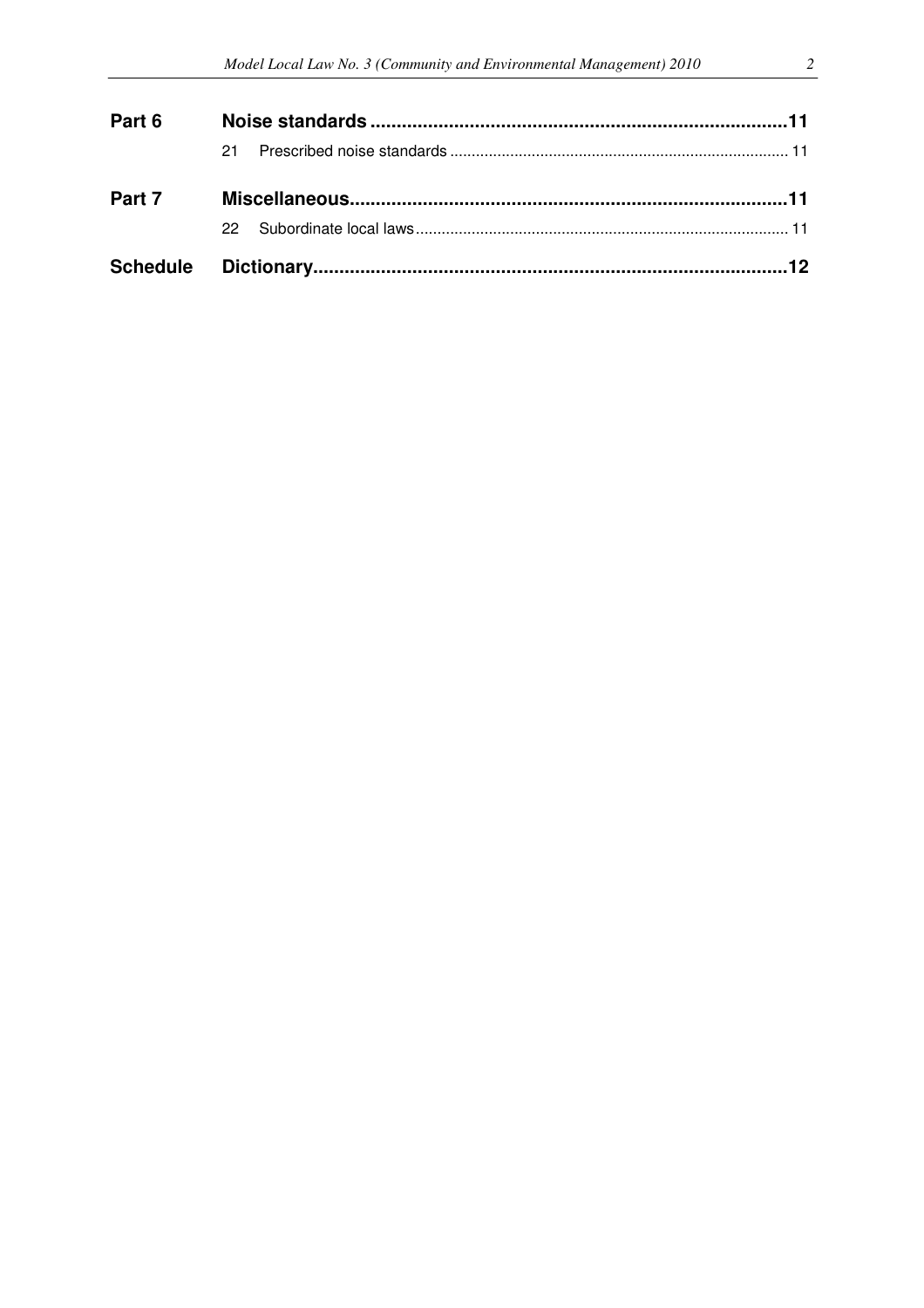# **Part 1** Preliminary

## **1 Short title**

This model local law may be cited as *Model Local Law No. 3 (Community and Environmental Management) 2010.*

### **2 Purpose and how it is to be achieved**

- (1) The purpose of this local law is to protect the environment and public health, safety and amenity within the local government's area.
- (2) The purpose is to be achieved by providing for the elimination or reduction of risks and threats to the environment and public health, safety and amenity resulting from
	- (a) inadequate protection against animal and plant pests; and
	- (b) vegetation overgrowth; and
	- (c) visual pollution resulting from accumulation of objects and materials; and
	- (d) fires and fire hazards not regulated by State law; and
	- (e) community safety hazards; and
	- (f) noise that exceeds noise standards.

### **3 Definitions—the dictionary**

The dictionary in the schedule defines particular words used in this local law.

## **4 Relationship with other laws<sup>1</sup>**

This local law is—

- (a) in addition to and does not derogate from laws for pest management, regulation of fires and environmental protection; and
- (b) to be read with *Local Law No. 1 (Administration)\_\_ [insert year]*.

# **Part 2 Declared local pests**

# **Division 1 Application**

### **5 Application of part**

- (1) This part does not apply to—
	- (a) an animal or plant that is a declared pest under the *Land Protection (Pest*  and Stock Route Management) Act 2002<sup>2</sup> or the Plant Protection Act 1989<sup>3</sup>; or

 $1$  This local law and any subordinate local law made under it do not apply to the extent of any inconsistency with a law of the State or the Commonwealth. See the Act, section 27.

<sup>2</sup> See the *Land Protection (Pest and Stock Route Management) Act 2002*, sections 36 and 37, regarding the declaration of plants and animals as declared pests for the State or part of the State.

<sup>&</sup>lt;sup>3</sup> See the *Plant Protection Act 1989*, section 4, regarding the declaration of pests that are harmful to the growth or quality of crop plants.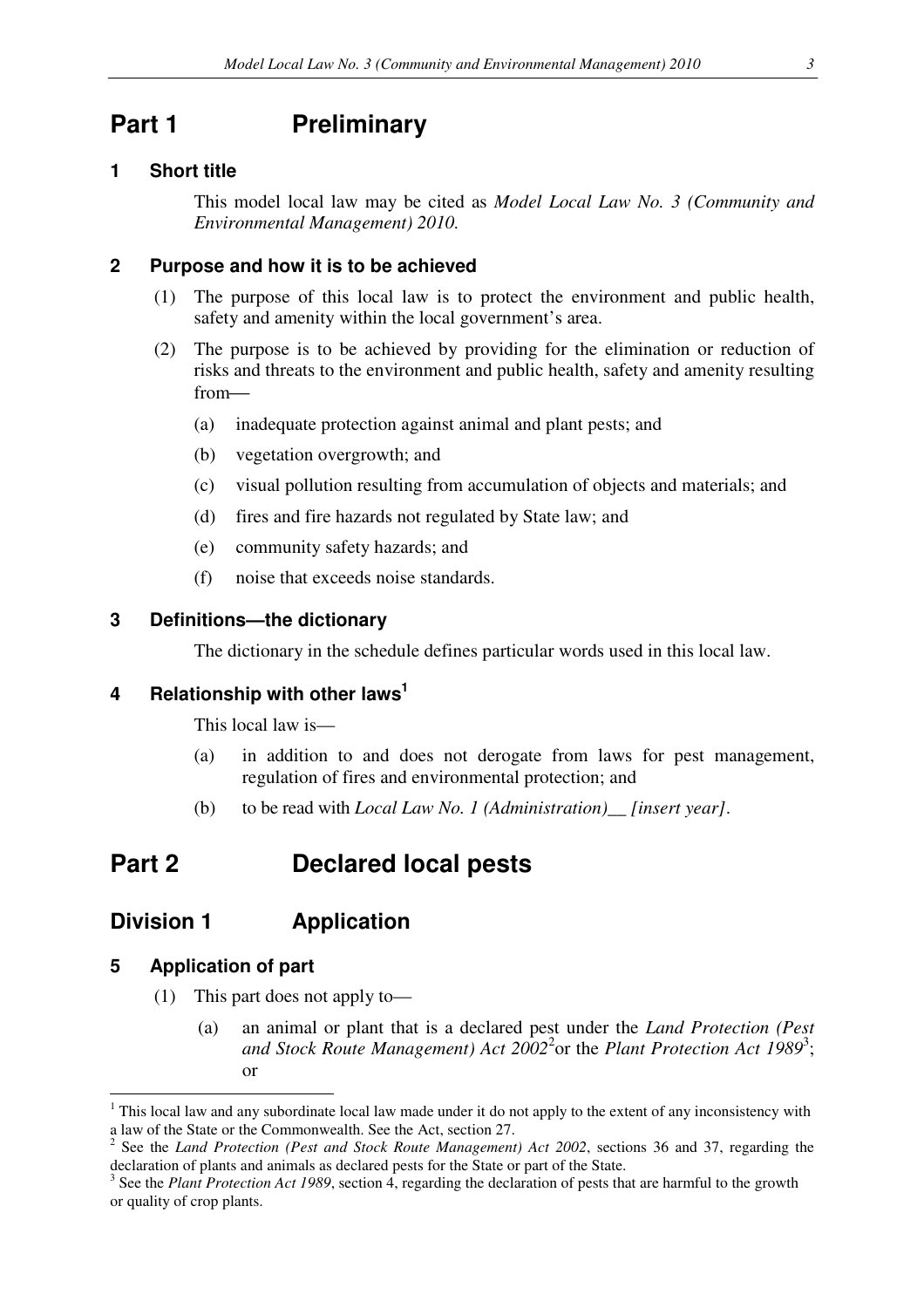- (b) noxious fisheries resources or diseased fisheries resources<sup>4</sup>.
- (2) In this section

*declared pest* see the *Land Protection (Pest and Stock Route Management) Act 2002*, section 8 and the *Plant Protection Act 1989*, section 4.

*diseased fisheries resources* see the *Fisheries Act 1994*, section 94.

*noxious fisheries resources* see the *Fisheries Act 1994*, schedule.

# **Division 2 Declaration of local pests**

#### **6 Declaration of local pests**

- (1) The local government may, by subordinate local law, declare an animal or plant of a specified species to be a local pest.
- (2) Before the local government makes a declaration under this section, it must consult with the chief executive about the desirability of the declaration.
- (3) A declaration under this section—
	- (a) must be published in a newspaper circulating generally in the local government's area; and
	- (b) comes into force on the date of publication.
- (4) In this section—

*chief executive* means the chief executive of the department in which the *Land Protection (Pest and Stock Route Management) Act 2002* is administered*.* 

### **7 Emergency declarations**

- (1) This section applies if the local government is satisfied urgent action is needed to avoid or minimise an immediate risk of environmental harm posed by a plant or animal.
- (2) The local government may, by resolution, declare an animal or plant of the relevant species to be a local pest.
- (3) A declaration under this section—
	- (a) must be published in a newspaper circulating generally in the local government's area; and
	- (b) comes into force on the date of publication; and
	- (c) comes to an end three months after the date of publication.
- (4) In this section—

 $\overline{a}$ 

*environmental harm* see *Environmental Protection Act 1994*, section 14.

<sup>4</sup> See the *Fisheries Act 1994*, section 94, regarding the declaration of diseased fisheries resources.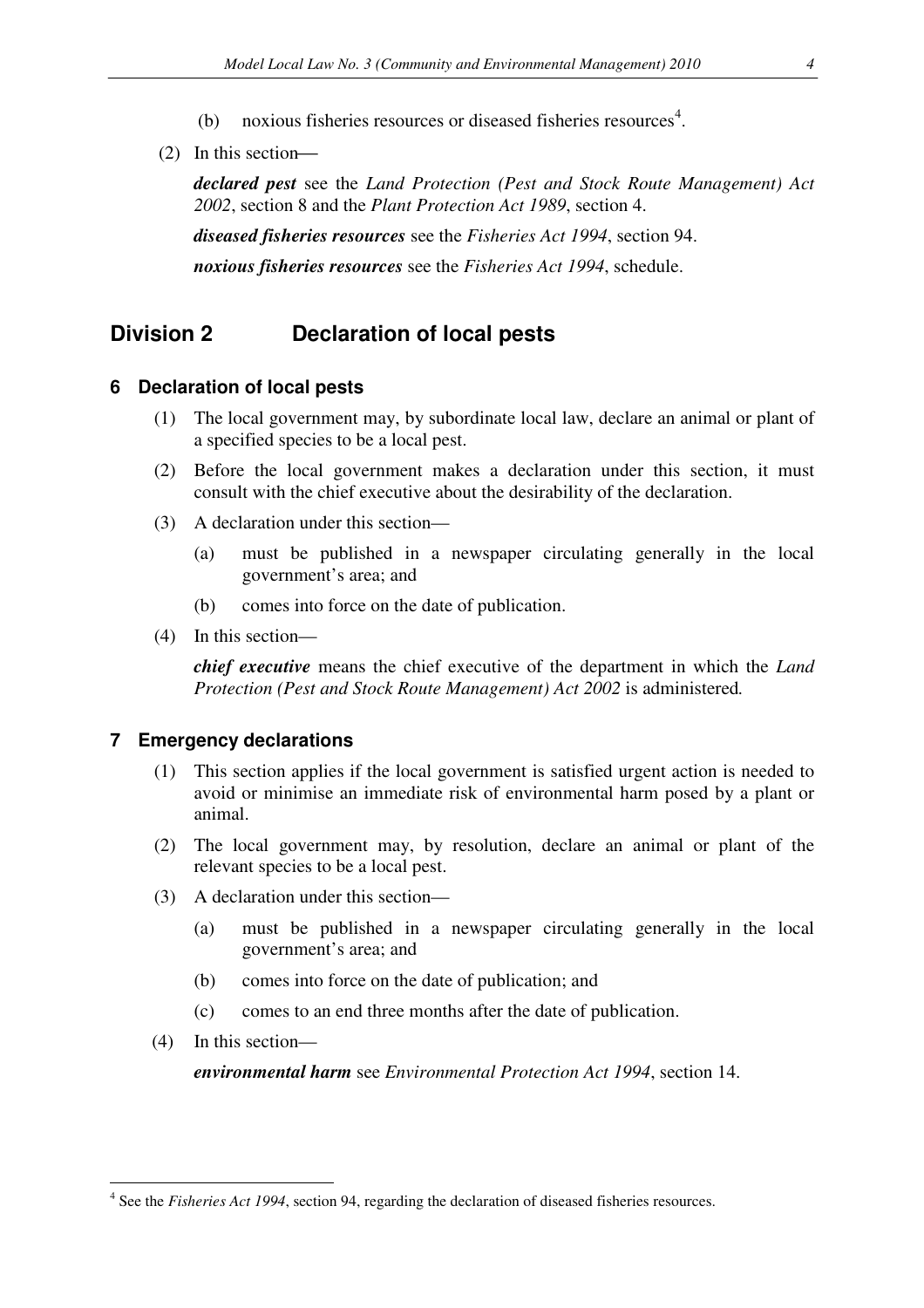### **8 Application of declaration**

A declaration may apply—

- (a) to the whole of the local government's area or in a specified part or parts of the area; and
- (b) generally or only in specified circumstances.

# **Division 3 Control of local pests**

### **9 Power to search for declared local pests**

- (1) This section applies if an authorised person wants to enter a property to search for declared local pests.
- (2) After giving reasonable written notice to the owner and the occupier of the property, the authorised person may—
	- (a) enter the property without the permission of the occupier; and
	- (b) take reasonable action to search for declared local pests.
- (3) However, the authorised person—
	- (a) must, as soon as the authorised person enters the property, inform any occupier of the property—
		- (i) of the reason for entering the property; and
		- (ii) that the authorised person is authorised under this local law to enter the property, excluding a home on the property, without the permission of the occupier; and
	- (b) may enter a home that is on the property only with the permission of the occupier of the relevant part of the property.
- (4) If the occupier gives permission under subsection (3)(b), the authorised person may ask the occupier to sign a document that confirms that the occupier has given permission.

#### **10 Pest control notices**

- (1) An authorised person may, by compliance notice<sup>5</sup> given to the owner of land, require the owner<sup>6</sup> to take specified action to control declared local pests.
- (2) The specified action may include action to—
	- (a) destroy declared local pests on the land; or
	- (b) minimise the risk of an outbreak of declared local pests on the land; or
	- (b) prevent or minimise seeding or reproduction by declared local pests; or

<sup>5</sup> See *Local Law No.1 (Administration) [insert year]*, section 27, regarding the requirements for compliance notices and the offence for not complying with a compliance notice.

<sup>&</sup>lt;sup>6</sup> See the Act, section 140, in relation to the owner's right to enter property where the owner is not the occupier to take action to comply with a remedial notice, and section 141, in relation to an occupier's right to recover amounts incurred to satisfy an owner's obligations.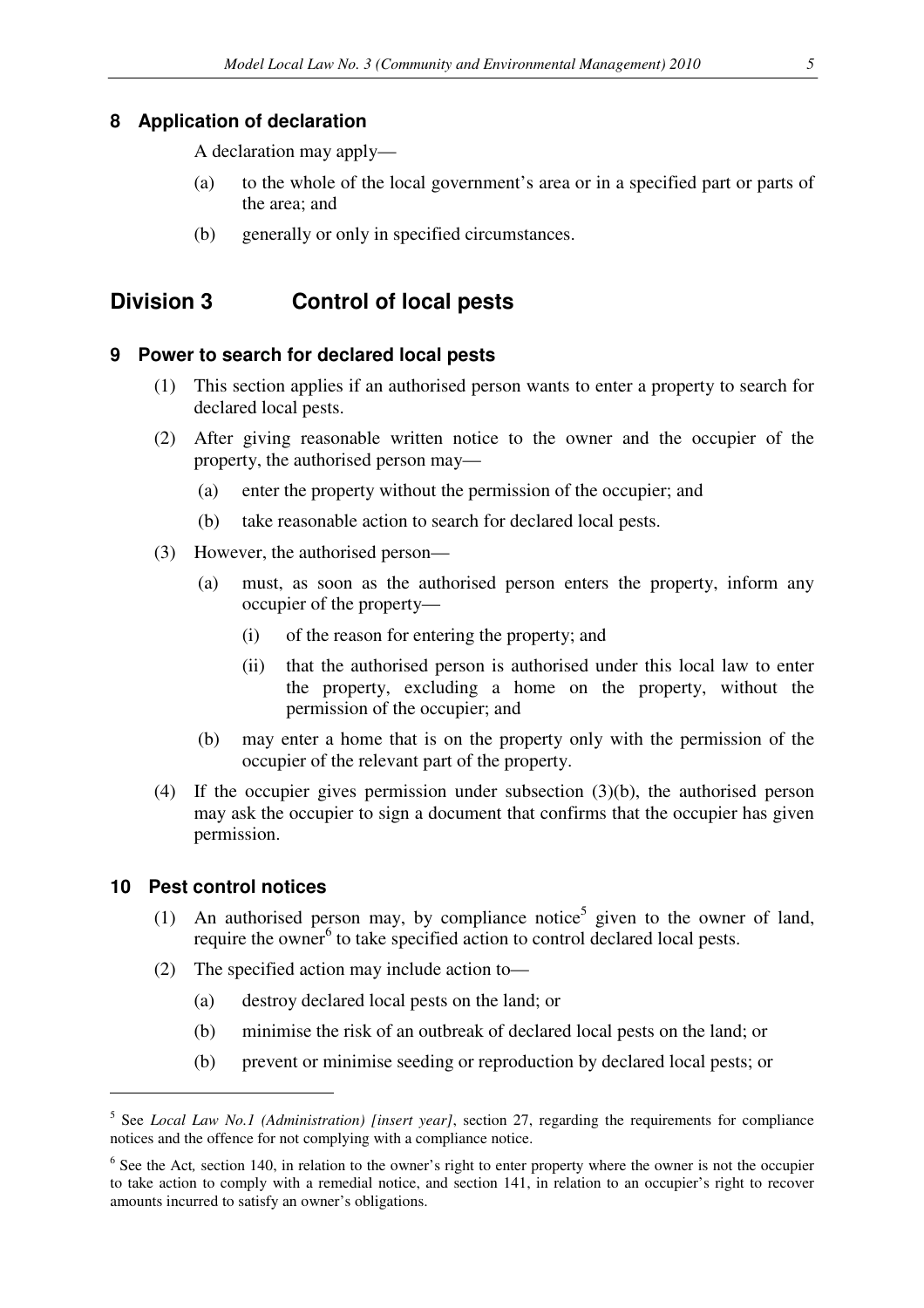- (c) contain infestation by declared local pests within a localised area; or
- (d) reduce the density or extent of infestation by declared local pests; or
- (e) remove harbour provided to declared local pests.
- (3) The notice may require the repetition of a specified action at stated intervals or on the reappearance of the declared local pest within a specified period.

# **Division 4 Prohibition of sale and propagation**

## **11 Prohibition on sale**

A person must not—

- (a) sell or supply a declared local pest; or
- (b) offer or display a declared local pest for sale or supply.

Maximum penalty—50 penalty units.

## **12 Prohibition on introducing, propagating etc a declared local pest**

- (1) A person must not—
	- (a) introduce, propagate or breed a declared local pest; or
	- (b) provide harbour to a declared local pest.

Maximum penalty for subsection (1)—50 penalty units.

(2) However, subsection (1) does not apply to a person who has been prescribed under a subordinate local law for this subsection as exempt from the offence in subsection (1) in relation to a specified pest.

*Example of persons that might be exempted from subsection (1) in relation to specified pests—*

- Staff of research organisations such as universities or the CSIRO who require a particular pest for research purposes.
- An employee of a circus using a particular pest to provide entertainment to the public.
- Staff of an organisation using a particular pest as part of an education program.
- An employee of a zoo that keeps a particular pest.
- (3) In this section—

*introduce* means to introduce, or cause to introduce, into the local government's area.

# **Part 3 Overgrown and unsightly allotments**

## **13 Overgrown allotments**

- (1) This section applies where an authorised person forms the opinion that an allotment is overgrown with vegetation to such an extent that it—
	- (a) has seriously affected the visual amenity of the allotment; or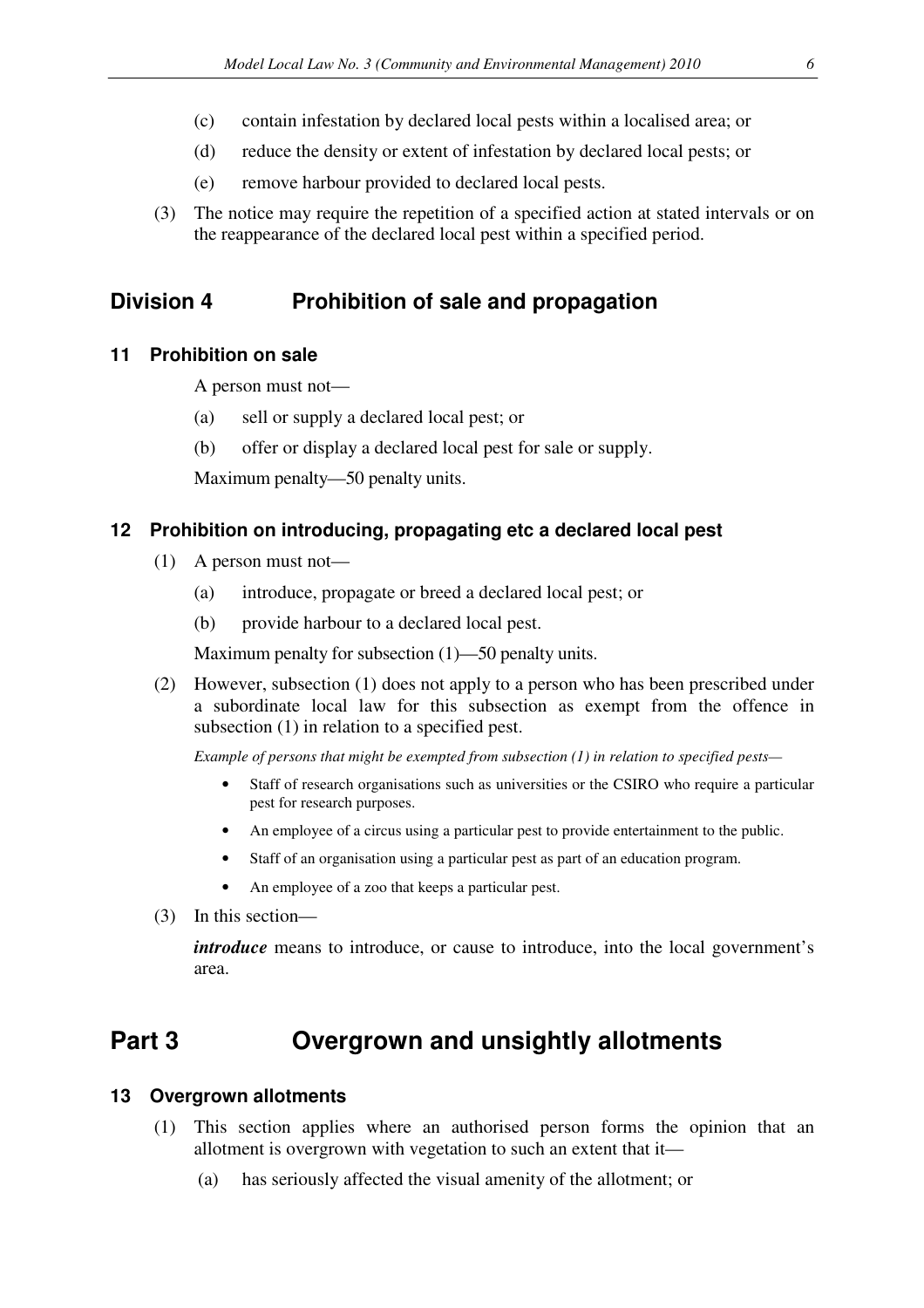- (b) is likely to attract or harbour reptiles.
- (2) The authorised person may, by compliance notice<sup>7</sup> given to the responsible person for the allotment, require the responsible person to clear the vegetation to an extent specified in the notice.
- (3) However, the notice cannot prevent a use of land authorised under the Planning Act<sup>8</sup> or the *Environmental Protection Act 1994*.
- (4) In this section—

*vegetation* includes a tree, bush, shrub, plant or grass, but does not include vegetation that is protected under a law<sup>9</sup> of the State or Commonwealth or under the local government's planning scheme.

### **14 Accumulation of objects and materials on allotments**

- (1) This section applies where an authorised person forms the opinion that objects or materials brought on to, or allowed to accumulate on, an allotment—
	- (a) have seriously affected the visual amenity of the allotment; or
	- (b) are likely to attract or harbour reptiles.

 *Examples for paragraph (a) of objects and materials that may seriously affect the visual amenity of an allotment—* 

- Discarded or disused machinery or machinery parts.
- Broken-down or severely rusted vehicles.
- Discarded bottles, containers or packaging.
- Refuse or scrap material.
- (2) The authorised person may, by compliance notice<sup>10</sup> given to the responsible person for the allotment, require the responsible person to—
	- (a) remove objects or materials that are causing the circumstance mentioned in subsection  $(1)(a)$  or  $(b)$ ; or
	- (b) take other specified action to remedy the circumstance mentioned in subsection  $(1)(a)$  or  $(b)$ .

*Example of action that might be required under paragraph (b)—* 

Erecting an appropriate structure (in accordance with requirements under the Planning Act) to screen unsightly objects or materials from public view.

(3) However, the notice cannot prevent a use of land authorised under the Planning Act or the *Environmental Protection Act 1994*.

 $7$  See footnote 5.

<sup>8</sup> See definition of *Planning Act* in the Act, schedule 4.

<sup>9</sup> For example, vegetation may be protected under the *Nature Conservation Act 1994,* the *Vegetation Management Act 1999,* the Planning Act*,* the *Queensland Heritage Act 1992,* the *Fisheries Act 1994* and the *Environment Protection and Biodiversity Conservation Act 1999 (Cwlth)*.

<sup>&</sup>lt;sup>10</sup> See footnote 5.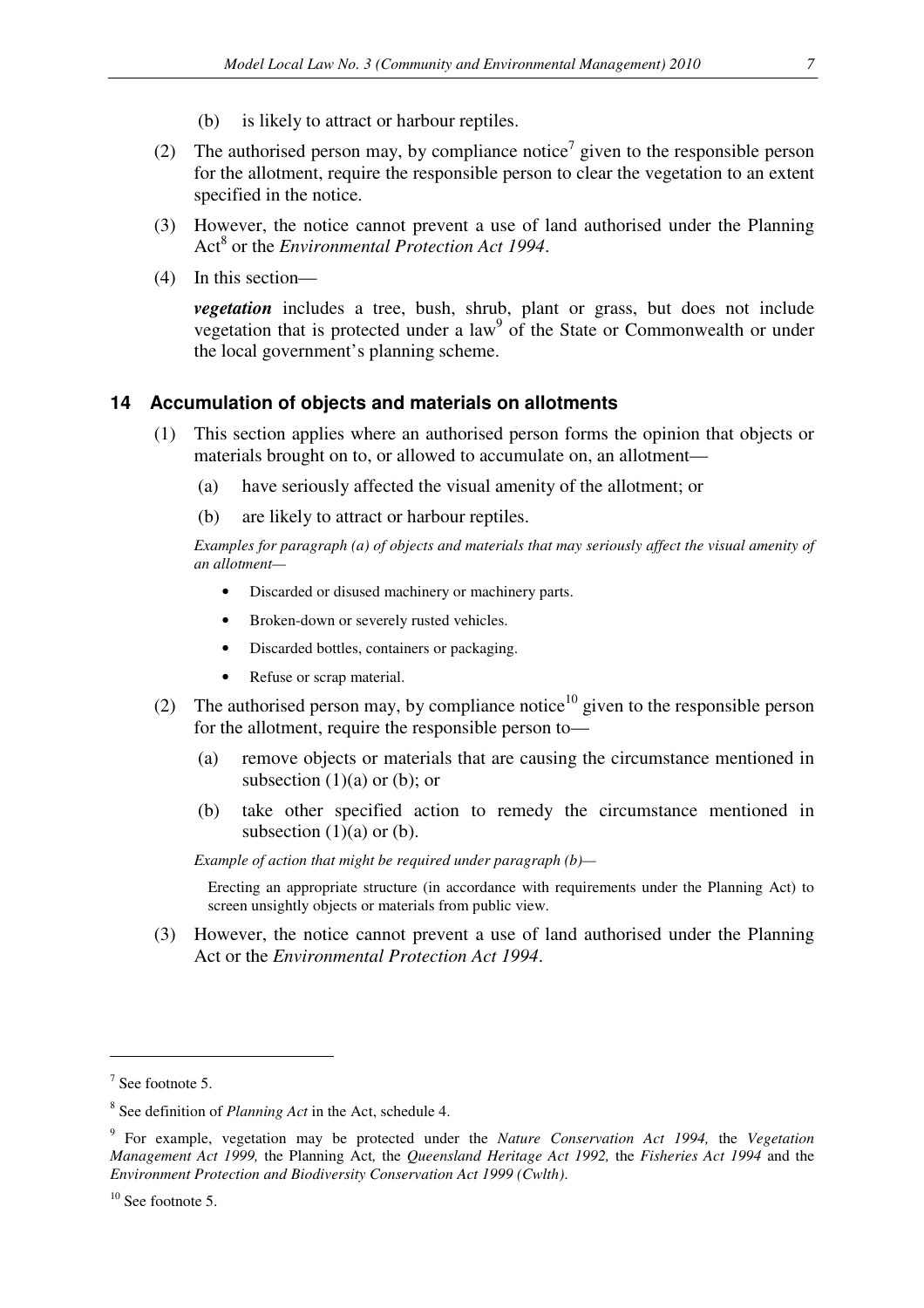# **Part 4 Fires and fire hazards**

### **15 Regulation of lighting and maintaining fires in the open**

- (1) This section does not apply to the lighting or maintaining of a fire that is authorised under the *Fire and Rescue Service Act 1990*. 11
- (2) The local government may, by subordinate local law, prohibit or restrict the lighting or maintaining of fires in the open in the whole, or designated parts, of the local government's area.

*Example*

The subordinate local law might prohibit the lighting of fires, or a particular type of fire, in the open, unless 1 or more of the following conditions is met

- the fire is contained in an approved incinerator;
- the fire is established in a specified way and specified precautions are taken to prevent the spread of fire;
- the fire is lit and extinguished within a specified time.
- (3) A person must comply with a prohibition or restriction imposed under this section.

Maximum penalty for subsection  $(3)$ —50 penalty units.

(4) A person must not light or maintain a fire if the fire exposes property to the risk of damage or destruction by fire.

Maximum penalty for subsection  $(4)$ —50 penalty units.

(5) However, a person does not commit an offence under subsection (3) or (4) if the person is authorised or required to light or maintain the fire in the performance of duties under another Act.

### **16 Fire hazards**

- (1) This section applies where an authorised person forms the opinion that a fire hazard exists on an allotment.
- (2) The authorised person may, by compliance notice<sup>12</sup> given to the responsible person for the allotment, require the responsible person to take specified action to reduce or remove the fire hazard.<sup>13</sup>

<sup>&</sup>lt;sup>11</sup> See the *Fire and Rescue Service Act 1990*, section 63, regarding fires authorised by notification, section 65 regarding fires authorised by permit and section 69, regarding notices requiring occupiers to take measures to reduce the risk of fire. For fires authorised by notification under section 63, see the Notification by the Commissioner of Fire and Rescue Service published in the gazette on 6 August 2004.

 $12$  See footnote 5.

<sup>&</sup>lt;sup>13</sup> See also the *Fire and Rescue Service Act 1990*, section 69, under which the Fire Services Commissioner can publish a general notification in the gazette requiring occupiers of land to take measures to reduce the risk of fire occurring or the risk to persons, property or environment in the event of fire occurring.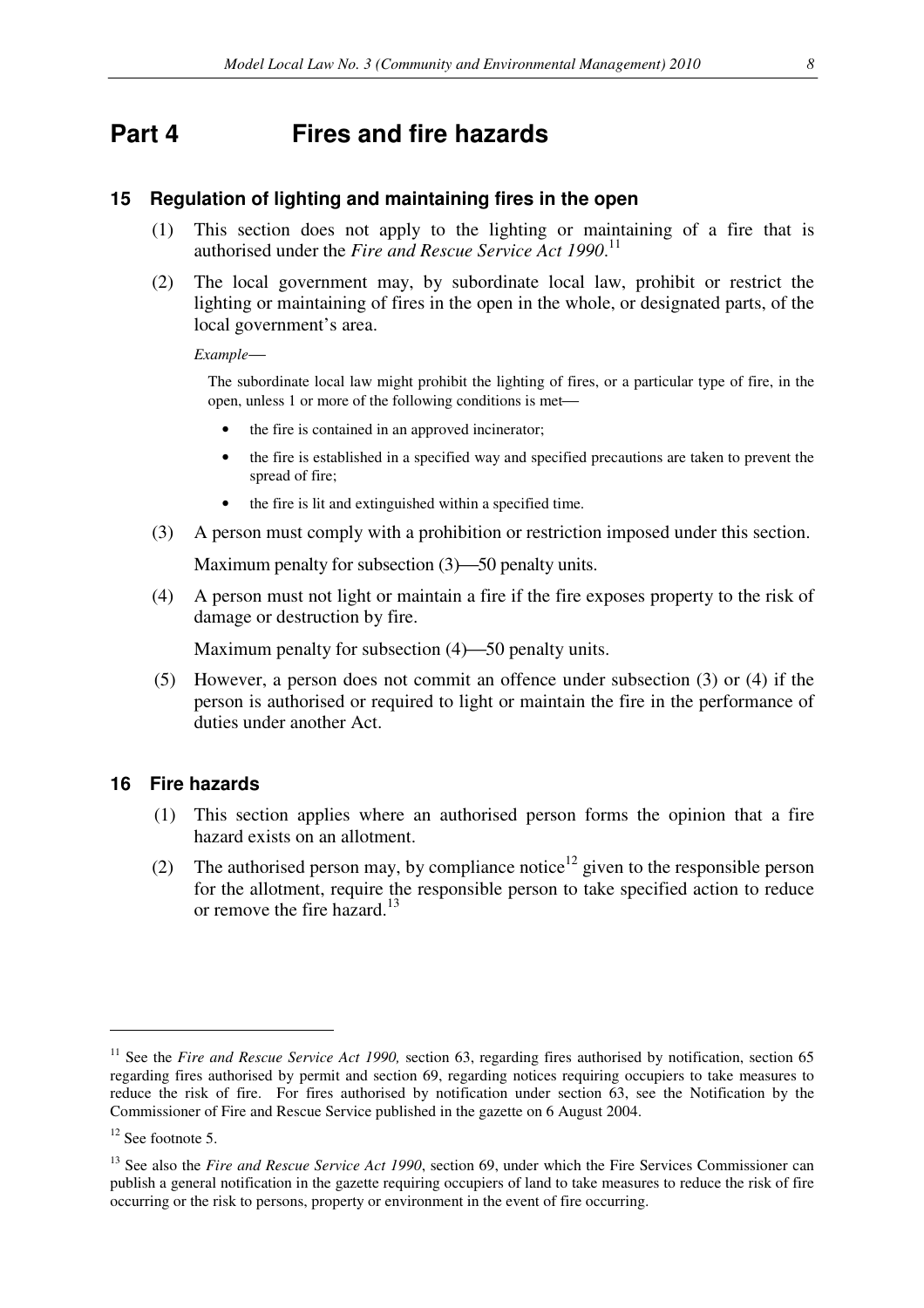(3) In this section—

#### *fire hazard* means*—*

- (a) anything that, because of its flammable nature, its position or its quantity, exposes property to significant risk of damage or destruction by fire; or
- (b) a thing that is declared to be a fire hazard under a subordinate local law for this paragraph.

*Examples of fire hazards for paragraph (a)*

- Live cinders or hot ash that is not enclosed in a fireplace so constructed as to prevent the escape of cinders or ash.
- A substantial accumulation of grass clippings that is liable to spontaneous combustion.
- Dry vegetation that could be easily ignited or other flammable materials.

# **Part 5 Community safety hazards**

#### **17 What is a community safety hazard**

#### A *community safety hazard* is*—*

- (a) a fence or structure on land that, because of its nature or its position, poses a significant risk of causing injury to a person or damage to property; or
- (b) objects or materials on land that are likely to become airborne in periods of high wind in a way that poses a significant risk of causing injury to a person or damage to property; or
- (c) a thing that is declared to be a community safety hazard under a subordinate local law for this paragraph.

*Examples of a fence or structure that may be a community safety hazard for paragraph (a)*

- Barbed wire fencing adjoining a public park or reserve or located in an urban area.
- Electric fences adjoining public land.
- An unfenced dam adjacent to a public park or reserve.

### **18 Power to enter property to inspect for community safety hazards**

- (1) This section applies if an authorised person wants to enter a property to inspect it to identify any community safety hazards.
- (2) After giving reasonable written notice to the owner and the occupier of the property, the authorised person may—
	- (a) enter the property without the permission of the occupier; and
	- (b) take reasonable action to inspect the property for community safety hazards.
- (3) However, the authorised person—
	- (a) must, as soon as the authorised person enters the property, inform any occupier of the property—
		- (i) of the reason for entering the property; and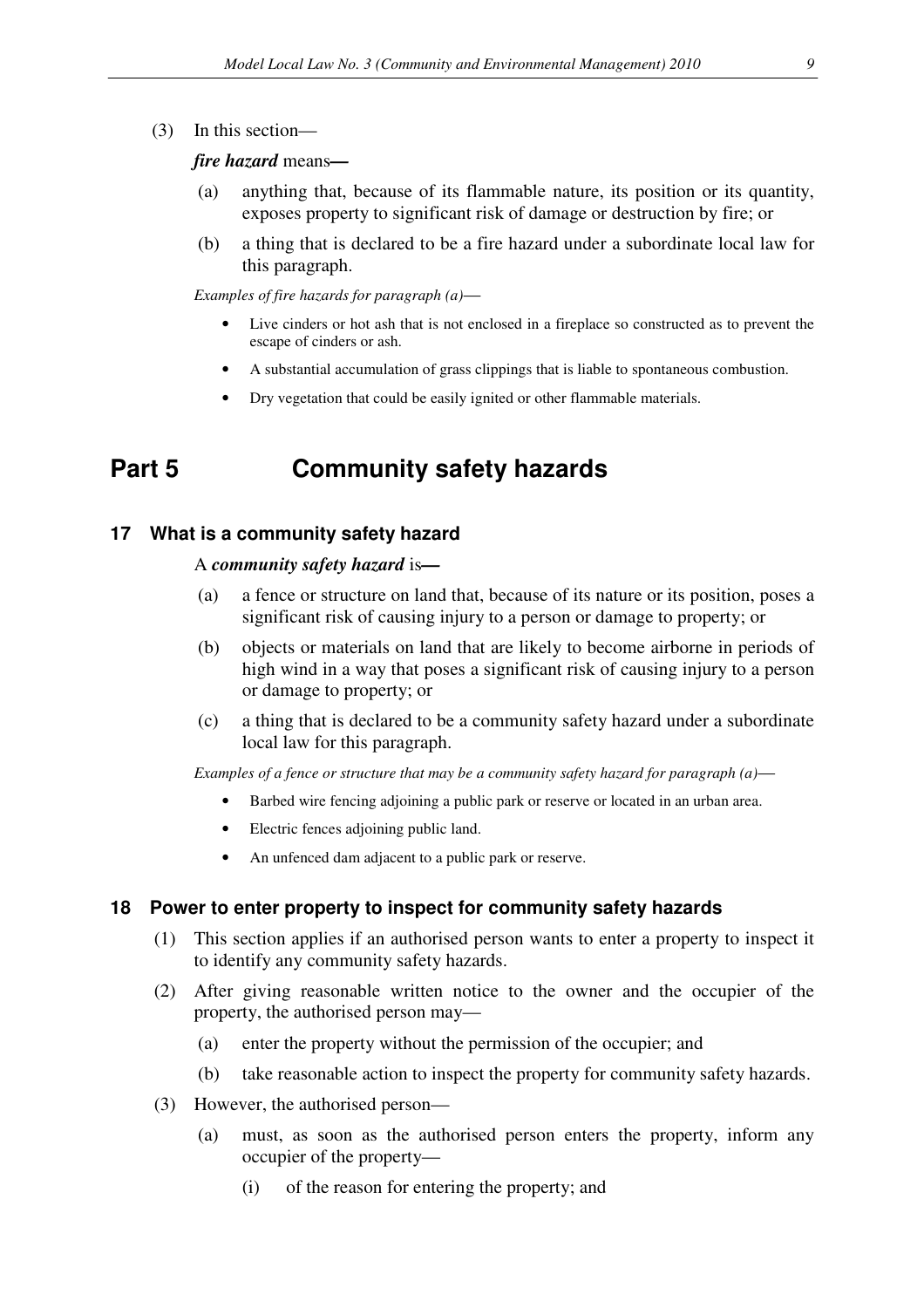- (ii) that the authorised person is authorised under this local law to enter the property, excluding a home on the property, without the permission of the occupier; and
- (b) may enter a home that is on the property only with the permission of the occupier of the relevant part of the property.
- (4) If the occupier gives permission under subsection (3)(b), the authorised person may ask the occupier to sign a document that confirms that the occupier has given permission.

## **19 Removal or reduction of community safety hazards**

- (1) This section applies where an authorised person forms the opinion that a community safety hazard exists on an allotment.
- (2) The authorised person may, by compliance notice<sup>14</sup> given to the responsible person for the allotment, require the responsible person to take specified action in relation to the community safety hazard to*—*
	- (a) remove the hazard; or
	- (b) reduce the level of risk to persons or property.

*Example of specified action that might be required under paragraph (b) to reduce the risk to the community from a community safety hazard*

Securing objects or materials that may become airborne in periods of high wind.

## **20 Prescribed requirements**

(1) The local government may, by subordinate local law, prescribe requirements that must be met by responsible persons relating to specified types of community safety hazards located on the owner's land.

*Example of prescribed requirements*

- A requirement to place signs on electric fences or barbed wire fences adjoining public land to warn persons of the risk of injury.
- A requirement to install and maintain an electric fence in accordance with appropriate standards.
- (2) A responsible person must comply with requirements prescribed under this section.

Maximum penalty for subsection  $(2)$ —50 penalty units.

<sup>&</sup>lt;sup>14</sup> See footnote 5.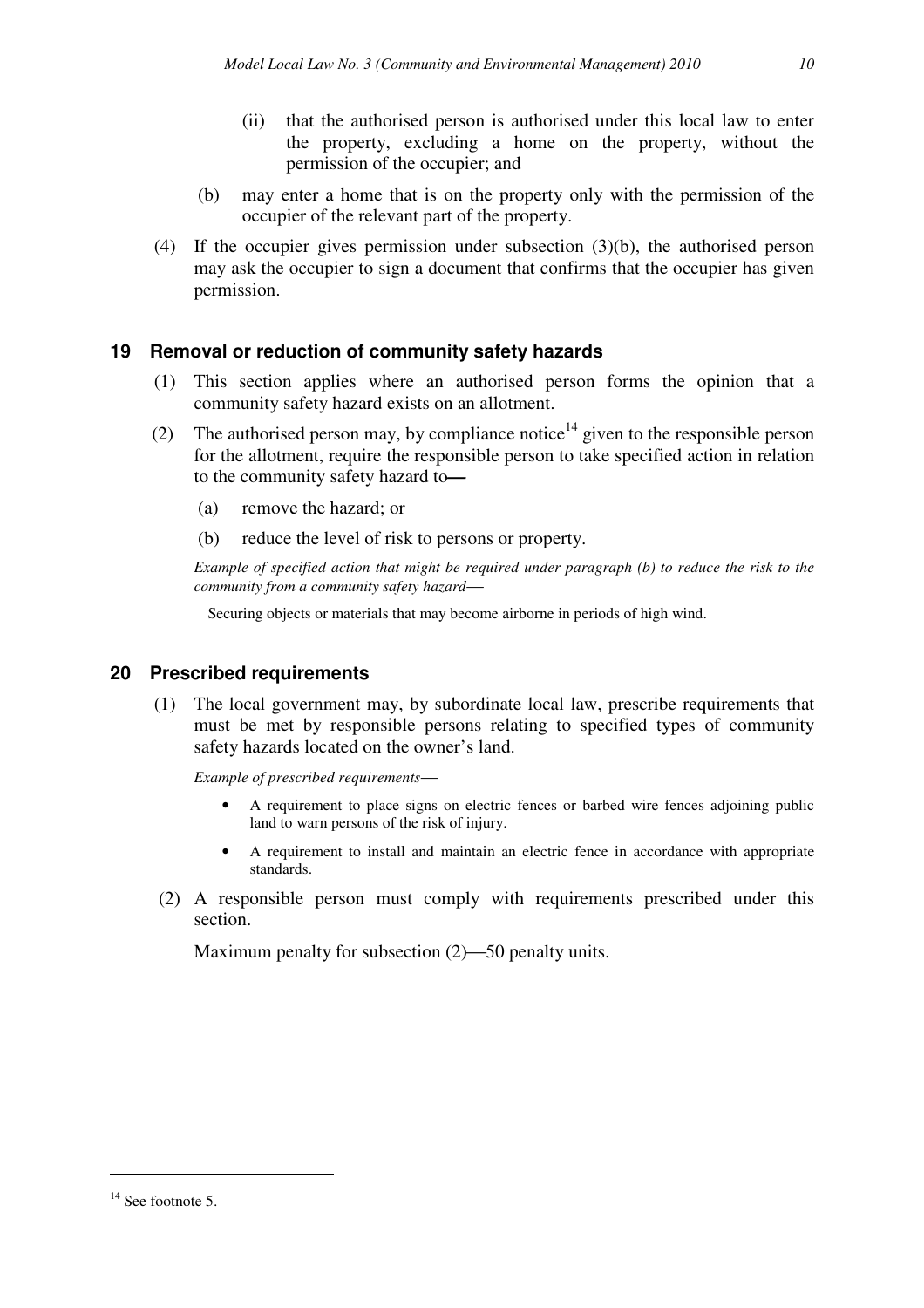# **Part 6 Noise standards**

### **21 Prescribed noise standards**

- (1) This section applies if the local government is the administering authority for the *Environmental Protection Act 1994*, chapter 8, part 3B.<sup>15</sup>
- (2) The local government may, by subordinate local law, prescribe a noise standard in the whole, or designated parts, of the local government's area by—
	- (a) prohibiting the making of a stated noise (for example, by reference to the activity making the noise and the time at which the noise is made);<sup>16</sup> and
	- (b) stating the section, in the *Environmental Protection Act 1994,* chapter 8, part 3B, division 3, for which the subordinate local law provision is prescribing a noise standard.<sup>17</sup>

# **Part 7 Miscellaneous**

#### **22 Subordinate local laws**

The local government may make subordinate local laws about—

- (a) declaring animals or plants of specified species to be local pests;  $18$  or
- (b) lighting and maintaining of fires in the open; $^{19}$  or
- (c) fire hazards; $^{20}$  or
- (d) community safety hazards;<sup>21</sup> or
- (e) prescribed requirements relating to community safety hazards; $^{22}$  or
- (f) prescribed noise standards for the *Environmental Protection Act 1994*. 23

- $19$  See section 15(2).
- <sup>20</sup> See section 16(3)(b).
- $21$  See section 17(c).
- $22$  See section 20(1).
- <sup>23</sup> See section 21(2).

<sup>15</sup> See the *Environmental Protection Act 1994*, section 514, for the making of a regulation to devolve the administration and enforcement of parts of the Act to local governments as the administering authority. The *Environmental Protection Regulation 2008*, section 99, devolves the administration and enforcement of noise standards to local governments. Section 109 of the Regulation declares local government authorised persons to be authorised persons under the *Environmental Protection Act 1994*, section 445(1)(c). Chapter 9 of that Act provides for the investigation and enforcement powers of authorised persons.

<sup>&</sup>lt;sup>16</sup> See, however, *Local Law No.1 (Administration)* \_\_*[insert year]*, section 10(4)(a), regarding conditions of approvals that may authorise an act or omission that contravenes a noise standard.

<sup>&</sup>lt;sup>17</sup> Section 440O(3) provides that a local law that prescribes a noise standard replaces the nominated default noise standard in the *Environmental Protection Act 1994,* chapter 8, part 3B, division 3.

 $18$  See section 6(1).